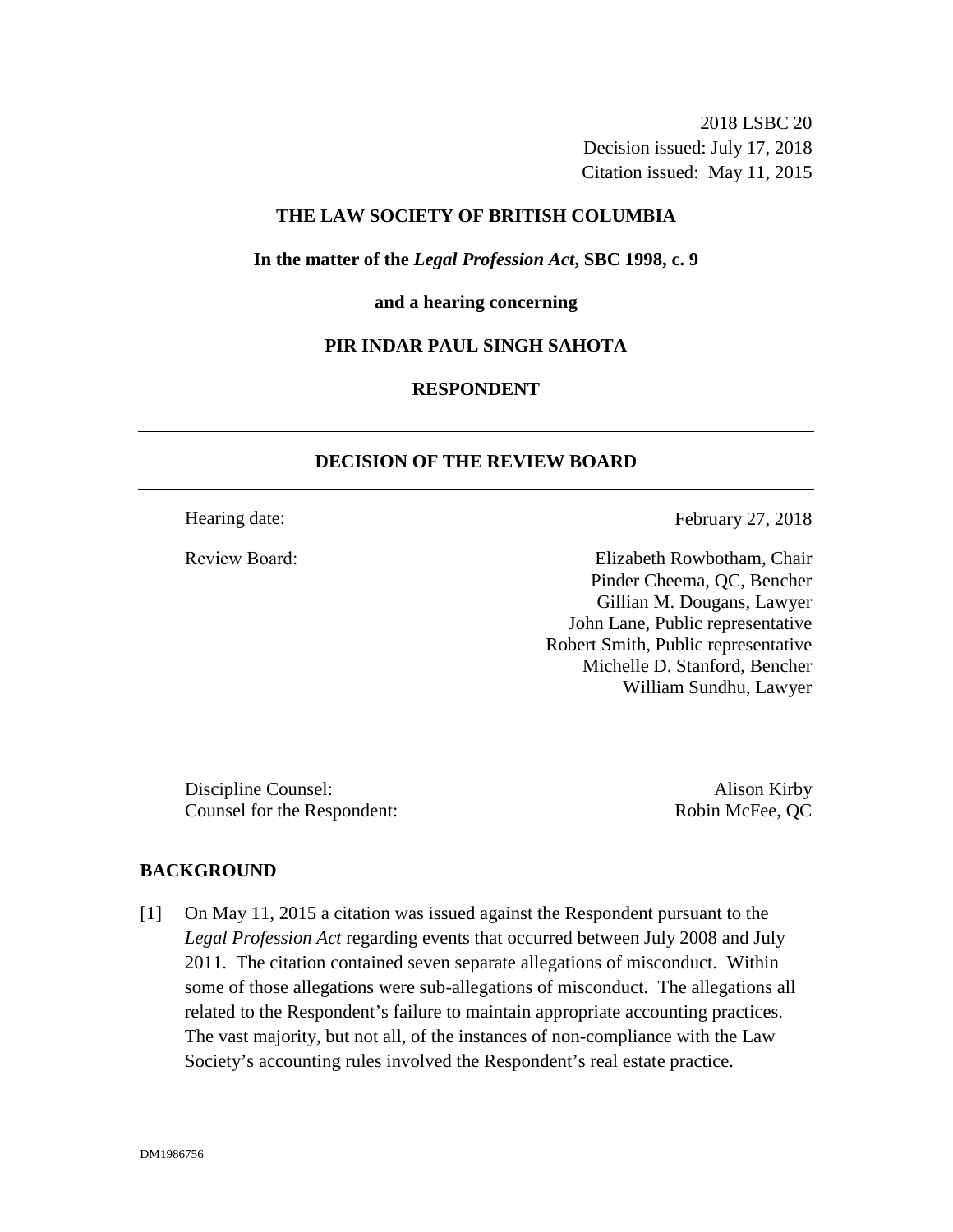[2] In describing the inadequacy of the Respondent's accounting practices, the hearing panel, at para. 41 of the decision on Facts and Determination, *Law Society of British Columbia v. Sahota*, 2016 LSBC 29 (the "F&D Decision"), stated:

> The Panel begins with an appreciation that the state of the financial records of the Respondent at all material times was beyond description. The English language has insufficient adjectives to pay proper respect to the mess that was the financial records of the Respondent for the period of time from the commencement of the private practice to the date of the completion of the Law Society visits to gather records and information.

[3] The hearing panel found that the Respondent's accounting practices amounted to misappropriation of client funds and that the Respondent's conduct constituted professional misconduct. In coming to its decision, the hearing panel stated, at paras. 66 to 71, and para. 73 of the F&D decision:

> We believe that the circumstances of the Respondent are unique. He is clearly guilty of negligence and gross incompetence in the conduct of the financial aspects of his practice. So comprehensively inept is he that it may not be appropriate to characterize his behaviour as negligent. Negligence suggests that there has been dereliction of a duty owed. That characterization requires there to be an understanding of an initial duty that is owed. Nothing in the evidence before us suggests that the Respondent was aware of the duty owed to clients in the financial administration of his practice.

We believe that the Respondent, at the times material to this citation, had no appreciation of the trust accounting rules, of how to comply with those rules or of the extent to which his practices were offside even elementary compliance.

We have struggled with the requirement to find a mental element of wrongdoing or fault. The forensic auditor determined that no such mental element existed. The forensic auditor specifically negated intention on the part of the Respondent and attributed all fault to the chronic poor management practices of the Respondent.

The wilful blindness test is also awkward with this Respondent as it is necessary to find wilful "blindness" to something that should be accorded attention. It is not at all clear that the Respondent understood the need to pay attention to the compendious Law Society accounting rules and the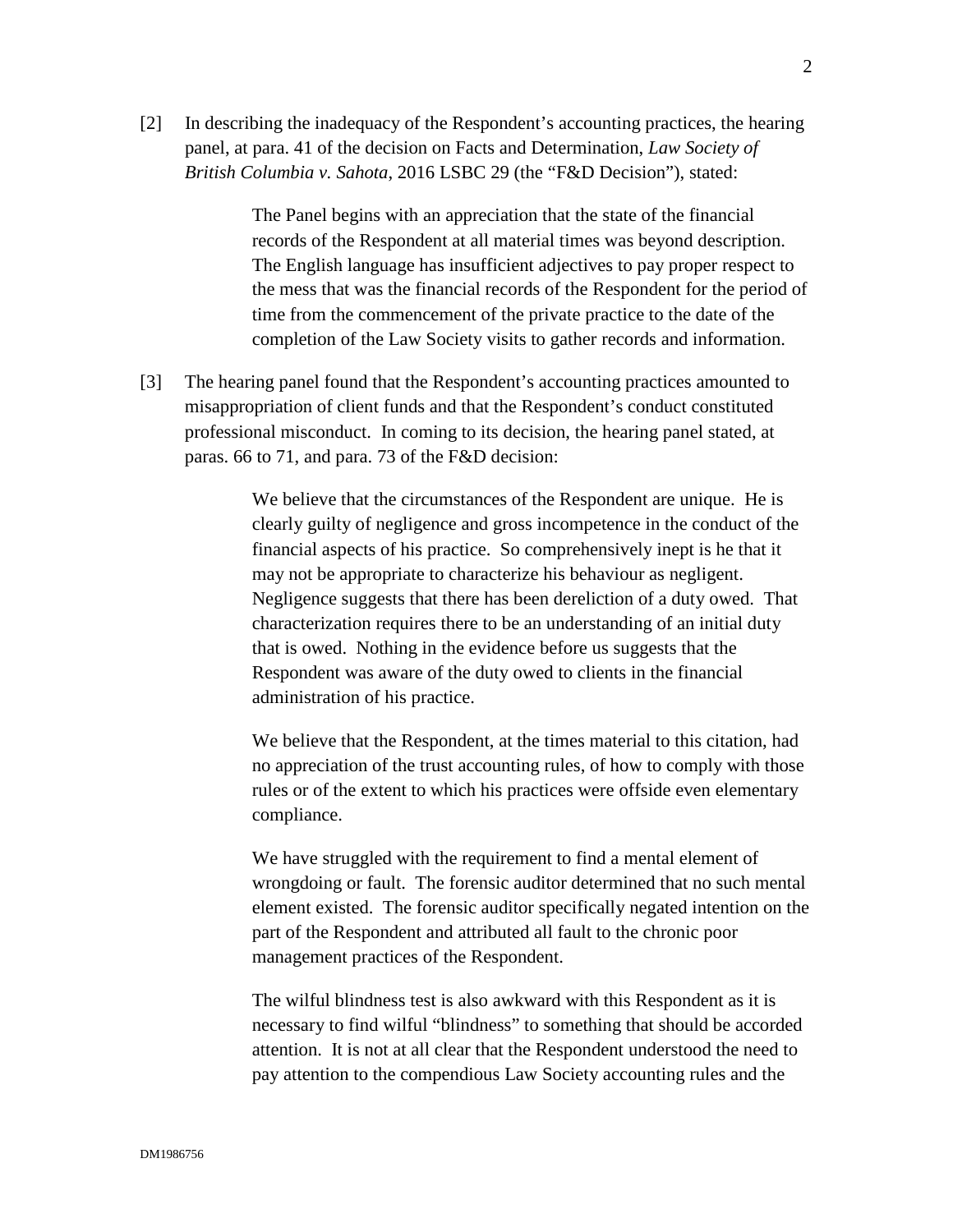meticulous compliance that is required. Mr. Barbour noted that the Respondent did not know how to reconcile the trust account.

However, it must be acknowledged that there is a line that may not be crossed. A lawyer must not be permitted to operate a trust account with repeated, inexplicable overdrafts, and then say, when caught out "I did not intend the consequences – this is accidental – there is no wrongdoing and therefore no misappropriation." We do not need to draw the line  $-$  it is somewhere beyond a single incident of a trust shortage, inadvertent or otherwise, and it is somewhere short of 51 such events.

A finding of professional misconduct without a matching determination of misappropriation does not sufficiently describe the extent to which the public trust has been abused in the circumstances of this citation. The evidence of error upon error upon error is overwhelming and frustrating. This behaviour reaches a level of misconduct that is wrongdoing simpliciter. The sheer volume of the delicts establishes the necessary element of fault. This extent of trust account mismanagement must in itself demonstrate the necessary elements of wrongdoing and fault. More is not required.

…

All required elements of the definition of misappropriation are made out in these circumstances. The use of the client's funds (to cover a shortage in another sub-ledger) was not authorized. The unauthorized use must occur either knowingly or with gross negligence or incompetence. We are clear that this test has been satisfied.

- [4] In its decision on disciplinary sanction, *Law Society of British Columbia v. Sahota*, 2017 LSBC 18 (the "Discipline Decision"), the hearing panel determined that the appropriate disciplinary action was for the Respondent to be suspended from practice for one month and for the Respondent to be prohibited from engaging in any capacity with files involving the purchase, sale or financing of real estate until relieved of that practice restriction by the Practice Standards Committee of the Law Society.
- [5] The Law Society has appealed the decision on disciplinary action. The Law Society seeks to have the Review Board set aside the decision of the hearing panel, suspend the Respondent for 6 to 12 months and impose conditions on the practice of the Respondent.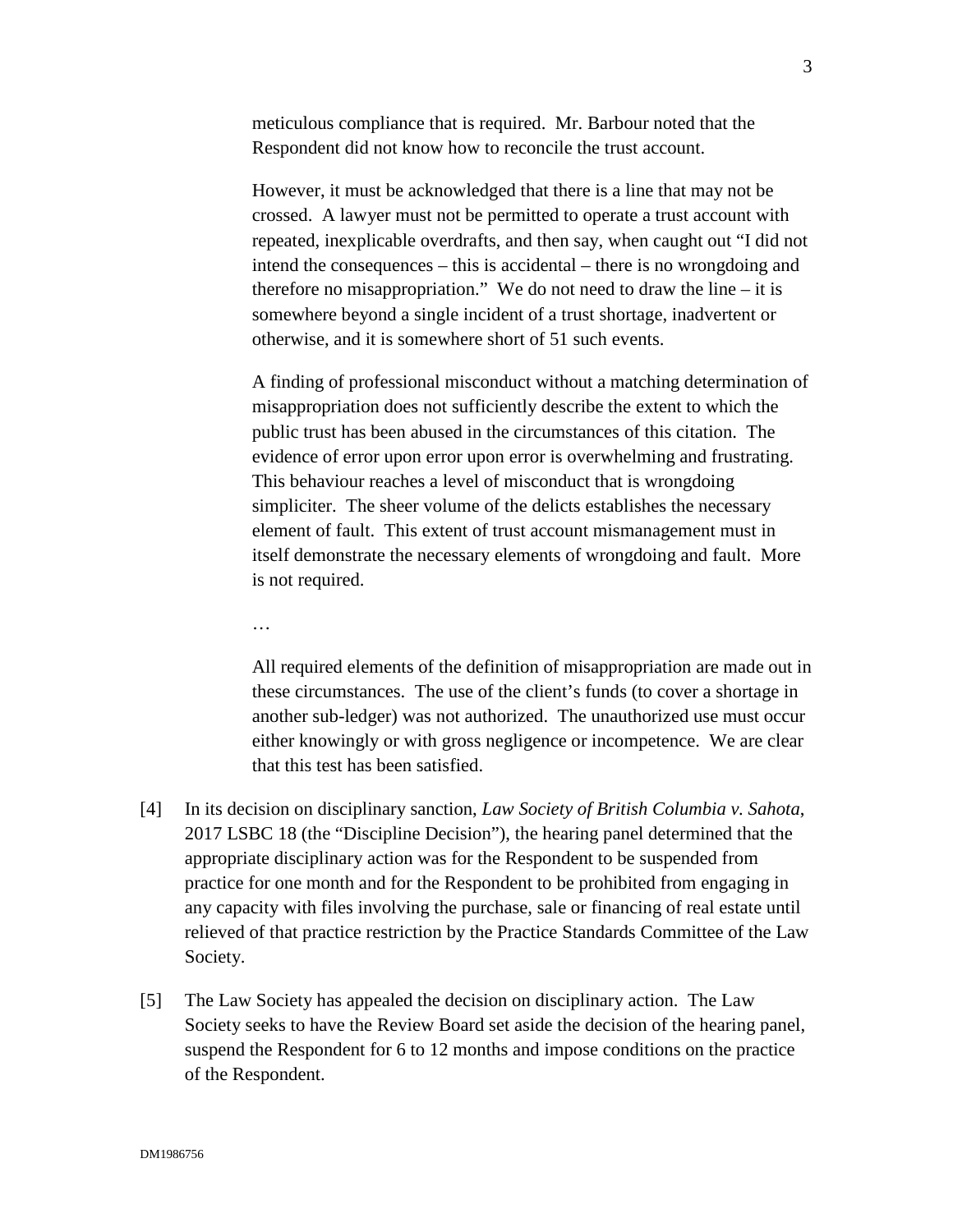### **STANDARD OF REVIEW**

- [6] Counsel for the Law Society and the Respondent agree that the standard of review is correctness as set out in *Law Society of BC v. Hordal*, 2004 LSBC 36, and *Law Society of BC v. Berge*, 2007 LSBC 7.
- [7] As submitted by counsel for the Law Society, the correctness test is subject to two qualifications:
	- (a) Where a finding of fact is based on *viva voce* evidence and credibility is in issue, a review board should defer to the hearing panel's findings of fact and only intervene in cases where the panel made a clear and palpable error; and
	- (b) When the review is of a disciplinary sanction, the review board should accept the sanction if it falls within a range of sanctions applied in similar situations in the past.
- [8] The review in this matter is a review of the disciplinary sanction, and the first qualification to the correctness test is not engaged. With respect to the second qualification of the correctness test, which is engaged, counsel for the Respondent reminded us that a review board is not to "tinker" with a sanction that is within an appropriate or reasonable range of penalties (*Hordal)*.

### **Review of relevant factors**

- [9] In determining whether the disciplinary sanction falls within an appropriate or reasonable range of penalties we, like the hearing panel, have considered the factors set out in *Law Society of BC v. Ogilvie*, 1999 LSBC 17 (the "*Ogilvie* Factors"). The hearing panel found that this was not a case where it was appropriate to consider an abridged version of the *Ogilvie* Factors. We have likewise also considered all of the *Ogilvie* Factors.
- [10] The *Ogilvie* Factors are:
	- (a) the nature and gravity of the conduct proven;
	- (b) the age and experience of the respondent;
	- (c) the previous character of the respondent, including details of prior discipline;
	- (d) the impact upon the victim;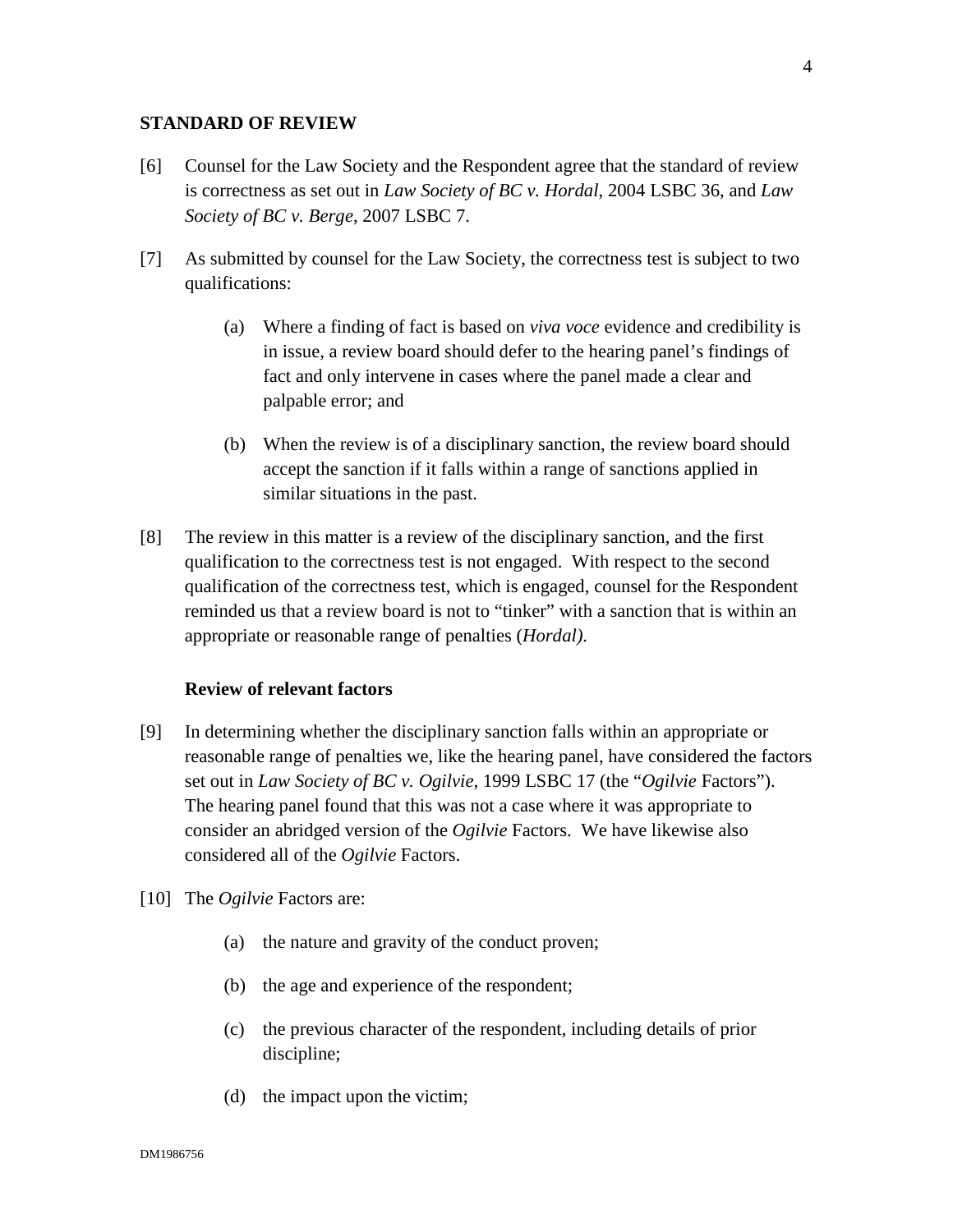- (f) the number of times the offending conduct occurred;
- (g) whether the respondent has acknowledged the misconduct and taken steps to disclose and redress the wrong and the presence or absence of other mitigating circumstances;
- (h) the possibility of remediating or rehabilitating the respondent;
- (i) the impact on the respondent of criminal or other sanctions or penalties;
- (j) the impact of the proposed penalty on the respondent;
- (k) the need for specific and general deterrence;
- (l) the need to ensure the public's confidence in the integrity of the profession; and
- (m) the range of penalties imposed in similar cases.

#### **The nature and gravity of the conduct proven**

- [11] We agree with the hearing panel's determination at para. 23 of the Discipline Decision that "abiding and enduring breaches of Law Society accounting rules are a grave and serious matter."
- [12] The purpose of the Law Society accounting rules is to protect the public, and they do so in two respects. First, they ensure that trust monies held on behalf of individual clients are safeguarded, and second, they ensure that lawyers' trust accounts are not used for improper purposes.

### **The age and experience of the respondent**

- [13] The Respondent is 59 years of age. The conduct at issue in the present matter occurred from the commencement of his practice in British Columbia in July 2008 through to July 2011. The Respondent was 49 to 52 years of age during that time.
- [14] The hearing panel found that the Respondent had 20 or so years of practice in India but had no exposure to trust accounting in India. The hearing panel characterized the accounting rules as a new challenge for the Respondent. Given the Respondent's rather limited practice experience in British Columbia, the hearing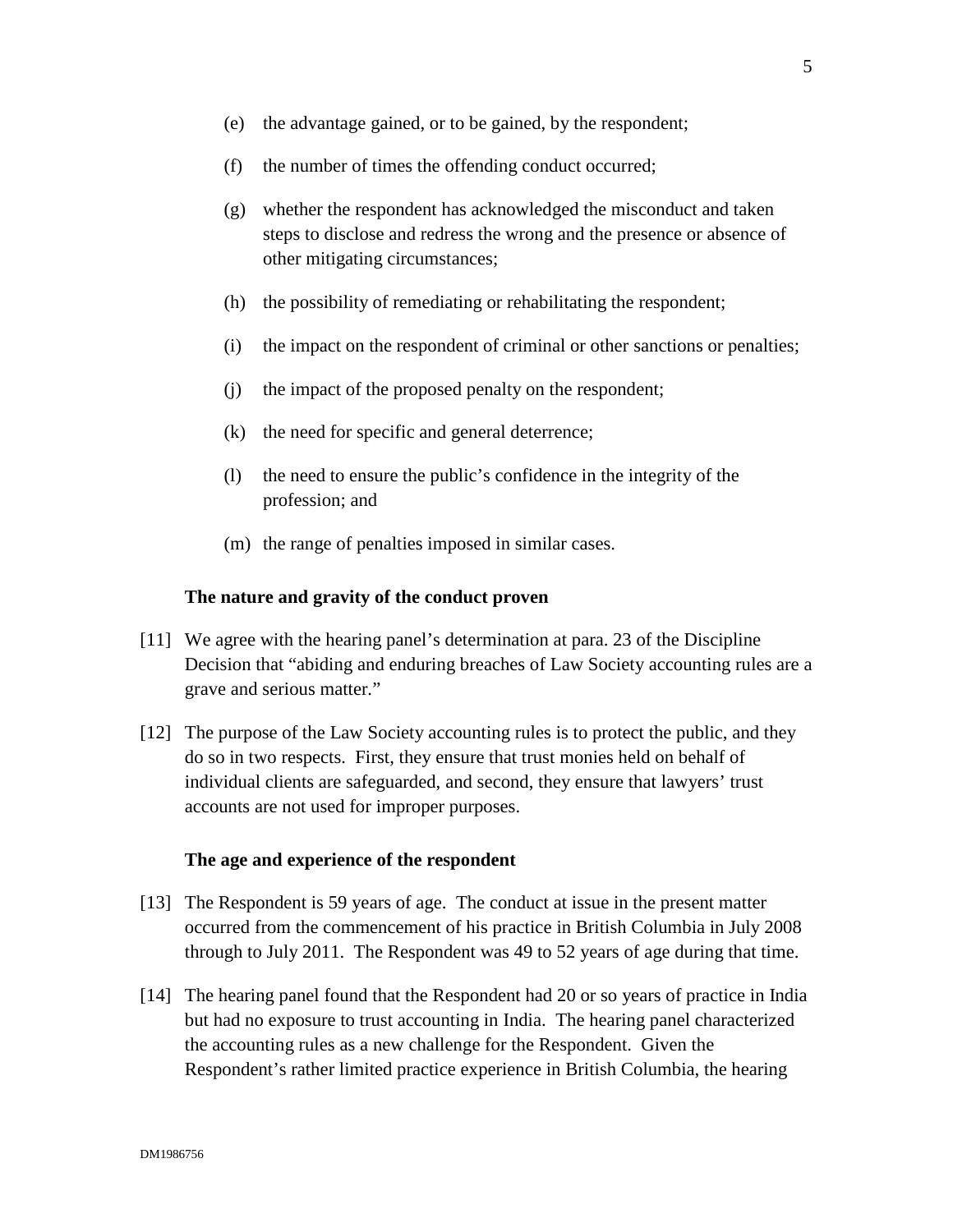panel, at para. 25, gave the Respondent "the benefit of a lack of experience and reduced expectations in the result."

- [15] In our view, it is incumbent on all members of the legal profession to understand the Law Society Rules that apply to their practice and to abide by those rules. As mentioned, the Law Society's accounting rules are in place to protect the public.
- [16] The Law Society Rules are readily available on the Law Society's website. In addition, several times a year the Law Society sends out notices to lawyers of any amendments that have been made to the Law Society's Rules or *Code of Professional Conduct*.
- [17] The Respondent had taken the Law Society's Small Firm Practice Course in 2008, prior to commencing his sole practice (as is required). The Respondent has admitted that he is personally responsible to ensure compliance with the duties and responsibilities imposed on lawyers by the Law Society Rules regarding accounting practices and the treatment of trust funds.
- [18] A lawyer who does not know or understand the Law Society Rules, negligently fails to observe them, or deliberately or recklessly fails to comply with them does so at his or her own peril. Consequently, we give little weight to this factor.

### **Previous character of the respondent including details of prior discipline**

[19] The Respondent had no prior discipline proceedings. As the Respondent was a two- to five-year call at the time of the incidents, and thus had limited time to establish a conduct record, we also give this factor limited weight.

#### **The impact on the victim**

[20] The hearing panel found there was no victim of the Respondent's failure to comply with the Law Society's accounting rules, which was "likely in part due to the fact that the Respondent restored the trust shortages from his own pocket." We accept this finding.

#### **The advantage gained, or to be gained, by the respondent**

[21] The hearing panel found that the Respondent gained nothing from his misbehaviour. We agree that the Respondent did not receive a direct financial benefit from his misconduct. We note, however, that he did receive an indirect benefit in the form of time by not adhering to the trust accounting rules.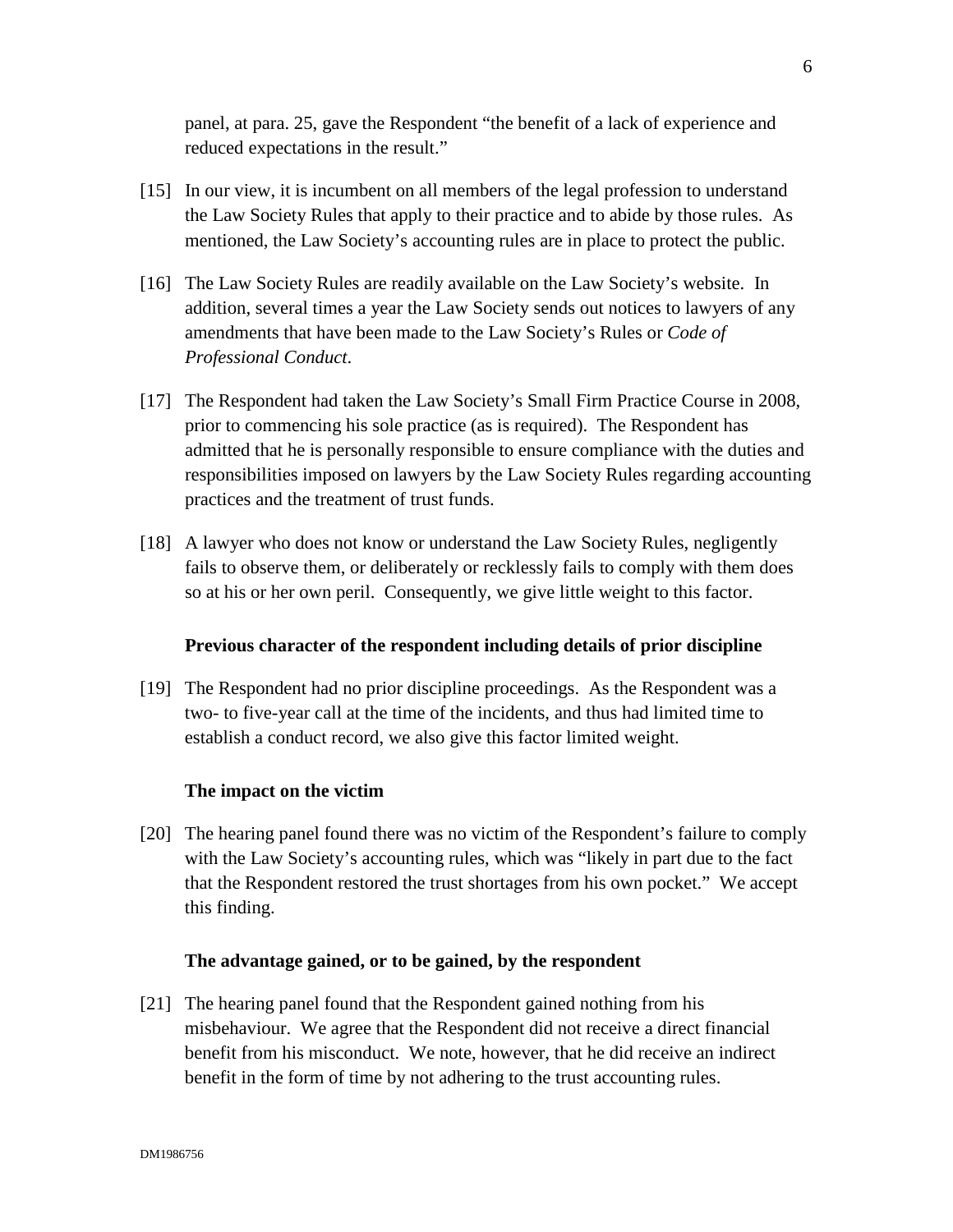### **The number of times the offending conduct occurred**

[22] The hearing panel considered the 51 documented instances of rule breaches over a long span of time to be a substantially negative factor. We agree.

**Whether the respondent has acknowledged the misconduct and taken steps to disclose and redress the wrong and presence or absence of mitigating factors**

- [23] Counsel for the Law Society and the Respondent both acknowledge that the Respondent's factual admissions significantly reduced the hearing time.
- [24] However, the Law Society submits that the Respondent's failure to acknowledge that his conduct constituted misconduct is an aggravating factor. Counsel for the Respondent submits that a respondent ought to be entitled to make legal arguments about the legal significance of the conduct without risk of facing a more severe penalty.
- [25] We agree that respondents should not fear facing a more severe penalty merely for making legal arguments in their defence.

#### **The possibility of remediating or rehabilitating the respondent**

- [26] Counsel for the Law Society submitted that a Trust Assurance compliance auditor had, in 2015 and after the citation had been issued, noted further non-compliance with the Law Society Rules. That matter is under investigation. Counsel for the Law Society submitted that, in addition to the restriction on the Respondent's practice not to practise real estate law, conditions should be imposed on the Respondent's ability to receive and handle trust funds in other areas of legal practice.
- [27] Counsel for the Respondent submitted that the restriction on practising real estate law was sufficient.
- [28] We accept that the Respondent is not practising real estate law and, given that the vast majority, but not all, of the allegations in the citation arose from the Respondent's real estate practice, we are of the view that the volume of accounting non-compliances is unlikely to be repeated. We appreciate that there is an investigation arising from the 2015 Trust Assurance compliance audit but are of the view that, if that investigation results in a citation and a finding of misconduct, it will be for the panel hearing that citation to consider the disciplinary sanction based on the information before it.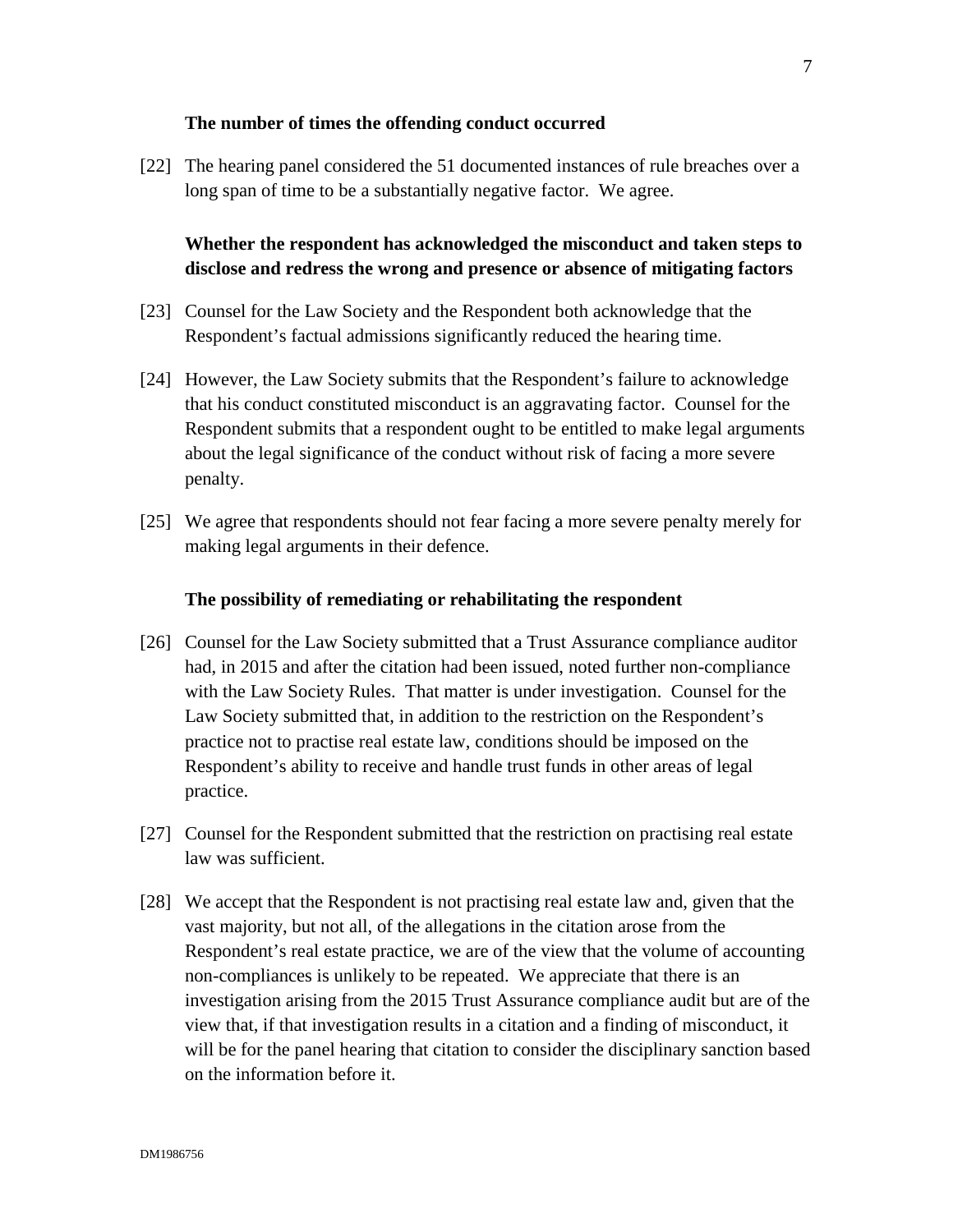#### **The impact on the respondent of criminal or other sanctions or penalties**

[29] There are no criminal or other sanctions or penalties, and this is not a relevant factor on this review.

### **The impact of the proposed penalty on the respondent**

- [30] The hearing panel found that a suspension of 6 to 12 months would be difficult if not impossible for the Respondent to re-establish an economically viable enterprise and that a suspension of 6 to 12 months would be the equivalent to a disbarment.
- [31] Counsel for the Law Society submits that the hearing panel erred in conflating the appropriate type of sanction with the appropriate duration of the suspension. We disagree. As counsel for the Law Society indicated in her submissions, disbarment is essentially a question of character – whether the lawyer is unsuitable to practise law.
- [32] What the hearing panel did was consider the practical impact of a lengthy suspension on the Respondent. Both counsel for the Law Society and counsel for the Respondent referred to past decisions where panels have stated that firm size is insufficient in and of itself to avoid a suspension but that a suspension will have a greater effect on a single practitioner or small firm than on a large firm. While we agree that firm size is not sufficient in and of itself to avoid a suspension, we question whether, in the context of lawyer regulation, a suspension has a greater impact on sole practitioners than lawyers who practise in firms. Such a conclusion presumes that a lawyer who is a member of firm will be invited to return to the firm upon completion of his or her suspension.
- [33] In the present matter, we accept the hearing panel's determination that a lengthy suspension will have an impact on this Respondent's practice. We note, however, this is only one of the many factors that we have considered.

#### **The need for specific and general deterrence**

[34] The hearing panel rejected the Law Society's position that a strong message must be sent to the profession to ensure proper respect for strict compliance with the Law Society's accounting rules. Instead, the hearing panel found, at paras. 34 and 35 of the Discipline Decision that the "usual penalty that follows intentional misappropriation is well-known and provides all the general deterrence that is required." The hearing panel also found that need for specific deterrence was overstated as "no lawyer, including the Respondent, would knowingly embark on the program in which he found himself."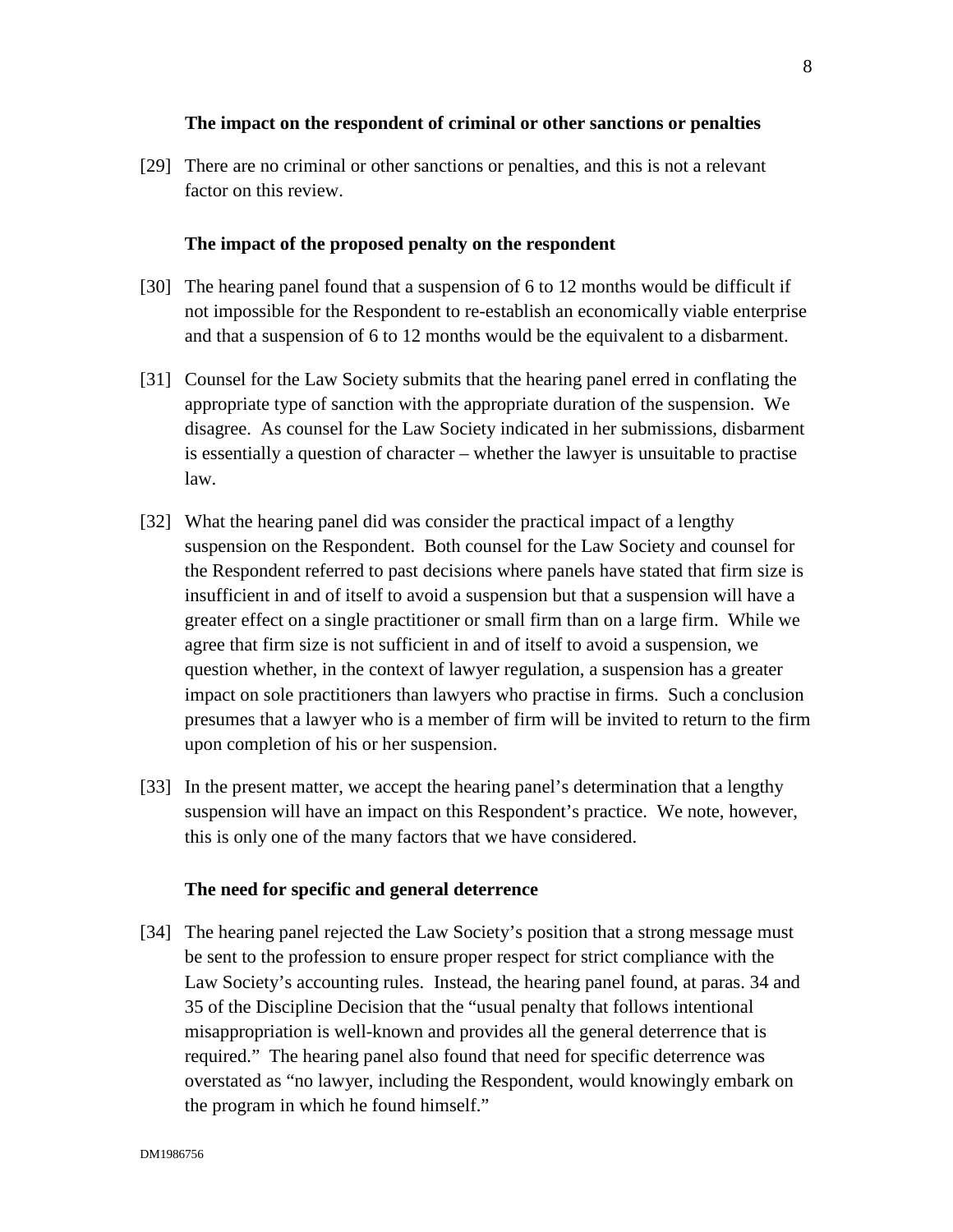- [35] Counsel for the Law Society submitted that the hearing panel erred in determining there was little need for general or specific deterrence. We agree.
- [36] As mentioned, the primary purpose of the Law Society's rules, including the accounting rules, exist to protect the public. The Law Society does what it can to assist lawyers in complying with the accounting rules. It provides an on-line course where the accounting rules are discussed. The Respondent took this course.
- [37] Also, as mentioned, the Law Society sends out notices to all lawyers of changes to the Law Society Rules, including changes to accounting requirements. The accounting rules were known and ought to have been known by the Respondent.
- [38] Further, the Respondent's failure to comply with the Law Society's accounting rules constituted misappropriation. Although the misappropriation arose from the Respondent's gross negligence or incompetent approach to his trust accounting responsibilities (para. 73 of the F&D Decision) and not from any intention to use a client's monies for his own benefit, it was misappropriation nevertheless.

#### **The need to ensure the public's confidence in the integrity of the profession**

- [39] The hearing panel determined that a suspension of 6 to 12 months was not necessary to satisfy the public confidence in the integrity of the profession. Its reasoning was based in part on the absence of any clients who had lost money and, on the hearing panel's finding that that there was no moral risk with the Respondent.
- [40] With respect, we disagree. It is important that the public have confidence that lawyers will properly handle and account for trust funds and that lawyers will use their trust accounts appropriately. A longer suspension demonstrates to the public and to the profession that the Law Society takes these matters seriously.

### **The range of penalties imposed in similar cases**

[41] In *Law Society of BC v. Andres-Auger,* [1994] LSDD No. 127, *Discipline Case Digest* 94/11, the lawyer breached Law Society accounting rules by failing to maintain the required books, records and accounts, to record all funds received and disbursed, to maintain a general ledger, to adequately account for bank deposits to her general and trust accounts or keep records of the source of deposits. The lawyer's mishandling of trust funds amounted to misappropriation on several files. The lawyer did not act dishonestly or fraudulently but demonstrated an unacceptable degree of inattention, even wilful neglect, of her trust obligations. The lawyer had ceased membership in the Law Society in 1992. Given the length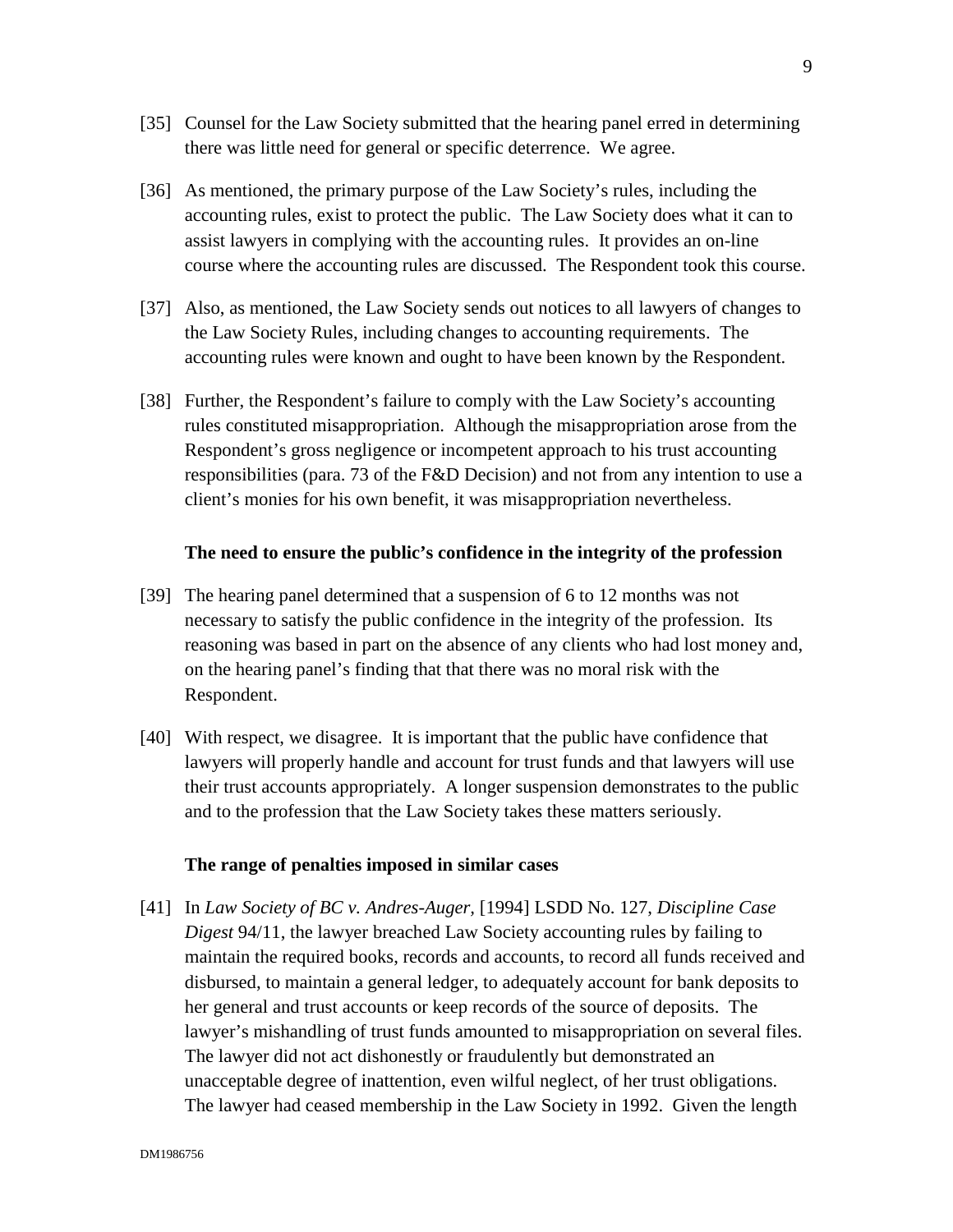of time the lawyer had been out of practice, the fact that she would likely be required to attend a credentials hearing before being readmitted, a fine of \$1,750 rather than a suspension was imposed.

[42] *Law Society of BC v. Sarai*, 2005 LSBC 17, [2005] LSDD No. 126, involved a junior lawyer (two- year call). The lawyer performed well on non-real property files. However, his conduct in his real estate practice was described by the hearing panel, at para. 33 as "bizarre in the extreme". The hearing panel found, at para. 13:

> …there are more than 150 separate instances of either neglect, misconduct, breach of Rules, or breach of undertaking in respect of this Respondent's conduct of the real estate practice …

The lawyer was suspended for one year.

- [43] In *Law Society of Alberta v. McGechie*, 2007 LSA 21, [2007] LSDD No. 139, the lawyer failed to follow the Law Society's accounting rules, failed to render accounts prior to releasing funds from trust, breached an undertaking to respond to the Law Society of Alberta, failed to respond to the Law Society of Alberta in a timely manner, failed to serve a client in a competent manner, breached a court order and failed to comply with trust conditions imposed by the *Excise Tax Act*. The lawyer's failure to keep his books in proper order was largely due to serious depression suffered by the lawyer. There was no intentional misappropriation, but rather the misappropriation was based on careless behaviour. The lawyer was suspended for 18 months.
- [44] In *Law Society of BC v. Ali*, 2007 LSBC 18, 2007 LSBC 33 (corrigendum)], 2007 LSBC 57, the lawyer had a small practice. The lawyer was found to have misappropriated client trust funds and to have failed to pay practice debts. Her personal use of funds held for payment of GST, PST and employee income tax were said to exhibit a disregard for her professional obligations. The lawyer also failed to respond to the Law Society and to satisfy a monetary judgment. The hearing panel found there was no reasonable explanation for her failure to properly deal with her trust account and trust funds. The lawyer was disbarred. The panel found, at para 107 of the decision on Facts and Verdict:

… Her failure to keep adequate records led to other trust shortages and created a situation in which it was not possible for the Law Society to quickly audit her books and records to determine the cause of each trust shortage. A complete reconstruction of the Respondent's trust records was necessary to determine what had occurred.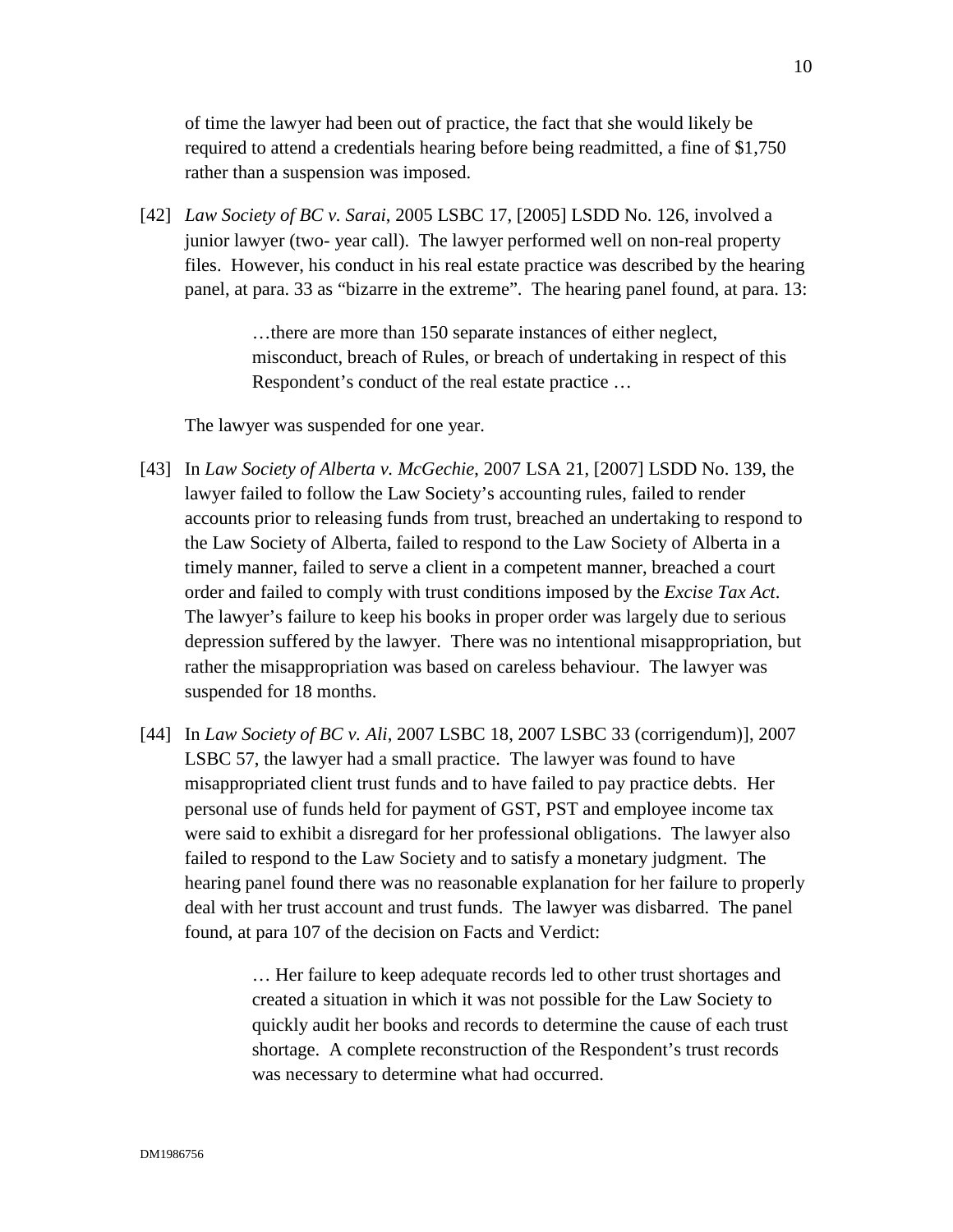[45] In *Law Society of Saskatchewan v. Angus*, 2010 LSS 6, [2010] LSDD No. 232, the lawyer, through recklessness, misappropriated client funds, prepared false accounts, breached an undertaking that he provided to the Law Society and failed to respond substantively or at all to various inquiries from the Law Society. The lawyer did not maintain proper books and records. The hearing panel found that the lawyer's failure to follow the basic protocol in the handling of his trust account was reckless. The panel also found that the misappropriation was not intentional or dishonest. The lawyer was suspended for 12 months. In reaching its decision, the hearing panel referred to *Law Society of Upper Canada v. Kazman,* 2008 ONLSAP 7, [2008] LSDD No. 46, where recklessness in the context of professional discipline was discussed. In *Kazman*, at para. 48 (para. 30 in *Angus*) the panel stated:

> It is said that maintaining public confidence in the integrity of the legal profession is the responsibility of the Law Society. In reality, it is the responsibility of every licensee of the Law Society. The Law Society is merely the primary agency by which the licensees at large achieve that goal. The integrity of the legal profession must be vigilantly guarded so that the public's reliance on, and confidence in, the legal profession remain at the highest level. Where a licensee is either willfully blind or reckless, then, to protect the public and maintain their faith, we may impute to the wrongdoer the knowledge requisite for culpability. Willful blindness and recklessness are merely the conduits for the imputation, i.e., once knowledge of either the risk or possible consequence of the risk or both is imputed to the wrongdoer by whatever conduit, culpability will follow.

[46] In *Law Society of Upper Canada v Burns,* 2011 ONLSHP 101, [2011] LSDD No. 114, a lawyer was found to have misappropriated funds in four separate instances over a period of four years. The lawyer's account records fell into disarray in 2003. From 2004 to 2008 the lawyer did not look at his monthly trust bank statements but just put his trust and general bank account monthly statements in a drawer. Claims were made on the Law Society's compensation fund by some of the lawyer's clients. The lawyer was disbarred. At para. 8 of that decision the panel stated:

> The Lawyer's use of the four sums set out in the Agreed Statement of Facts was clearly unauthorized. It was negligent or reckless because the Lawyer failed to maintain proper accounting records and allowed the funds to be diverted improperly. The absence of any explanation – indeed, any attendance by the Lawyer to provide his own testimony to disclose his motivations – causes us to draw an adverse inference that his actions were deliberate or wilfully blind.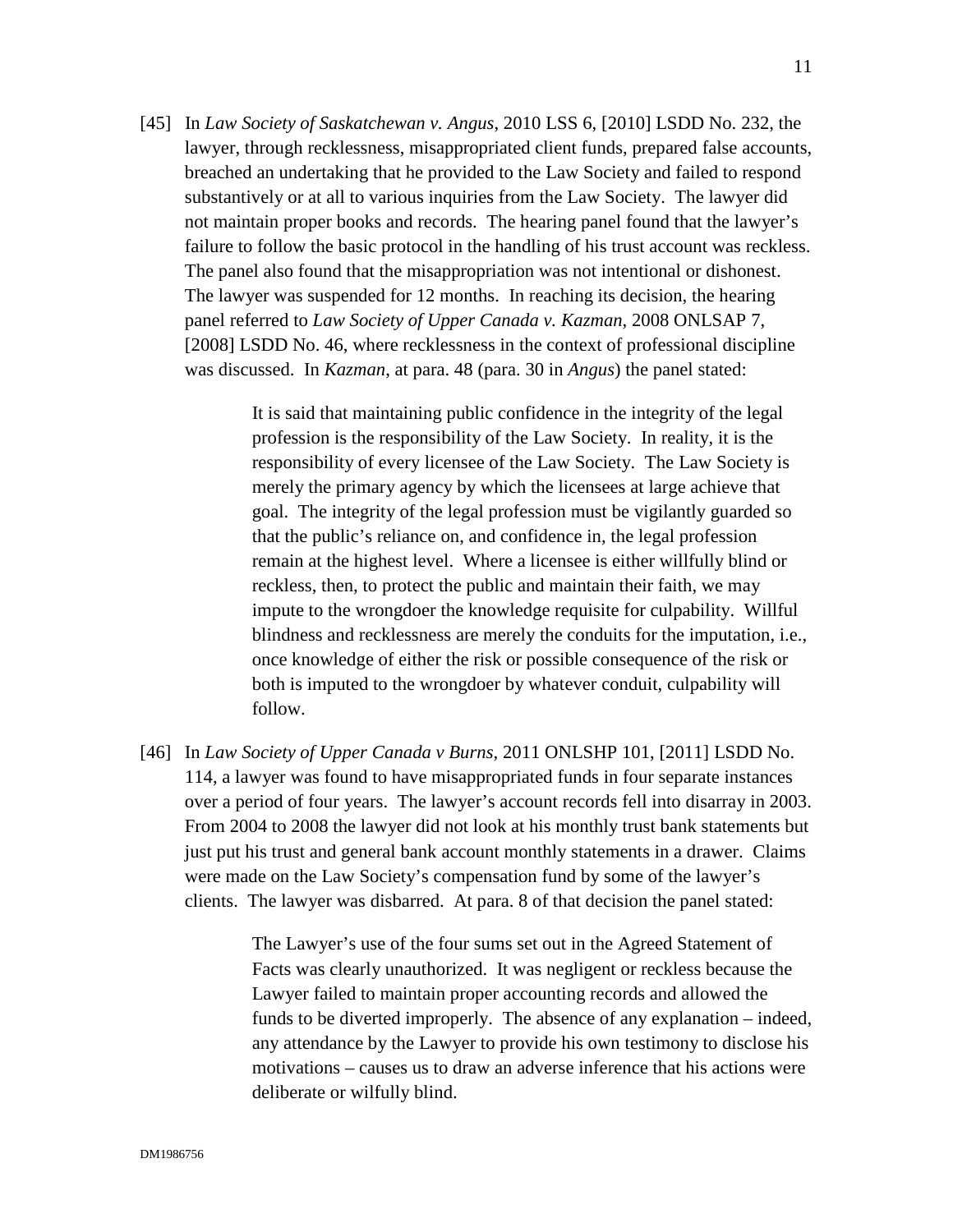[47] In *Law Society of BC v. Cruickshank*, 2012 LSBC 27, [2012] LSDD No. 141, the lawyer was found, at para. 21, to have been "profoundly sloppy in the management of the financial and accounting side of his law practice." The lawyer breached the Law Society's accounting rules over an extended period of time (five years). The lawyer did not profit by his violation of the rules. The lawyer had a prior discipline history. The Law Society and the lawyer agreed to a one-month suspension, with which the majority of the hearing panel agreed. The minority, however, found that the suspension should be significantly longer than one month and stated, at para 59:

> … Given the severity and duration of the breaches and misconduct, I do not accept that a one-month suspension is "fair and reasonable" or in the public interest.

- [48] In *Law Society of BC v. Sas*, 2016 LSBC 03, [2016] LSDD No. 12, the lawyer held in trust money that she had received when practising as a sole practitioner. When she joined a firm of lawyers, the lawyer engaged in a file review to deal with outstanding files with unbilled time and disbursements. In tidying up the accounting, the lawyer improperly billed for disbursements that were not incurred and did so either knowingly, or was wilfully blind or reckless in doing so. The amount taken was not large, and was not done to enrich the lawyer but instead to clean up the accounting records relating to her sole practice and to windup that practice. The lawyer was suspended for four months.
- [49] In *Law Society of BC v. Samuels*, 2017 LSBC 25, the lawyer improperly withdrew \$9,600 US from his trust account and transferred the money to his general account and did not rectify the matter for five years. The money was to have been remitted to the Ministry of Health, but the lawyer had an honest but mistaken belief that the Ministry of Health was not entitled to a subrogated share of the monies in trust. The lawyer was suspended for 30 days.
- [50] In *Law Society of BC v. Faminoff*, 2017 LSBC 04, [2017] LSDD No. 17, the review panel upheld a hearing panel's decision to suspend a lawyer for two months. After receiving notice of a compliance audit, a lawyer and his assistant created 44 statements of account over a three-day period. The statements were backdated with dates between February 2008 and November 2008. The lawyer was found to have failed to maintain proper accounting records, to have breached an undertaking regarding the disbursement of funds, and to have intentionally misrepresented to the Law Society by backdating statements of account. The lawyer had not misappropriated funds and had not received a direct financial benefit from his conduct. The review board found that the appropriate range of penalty was six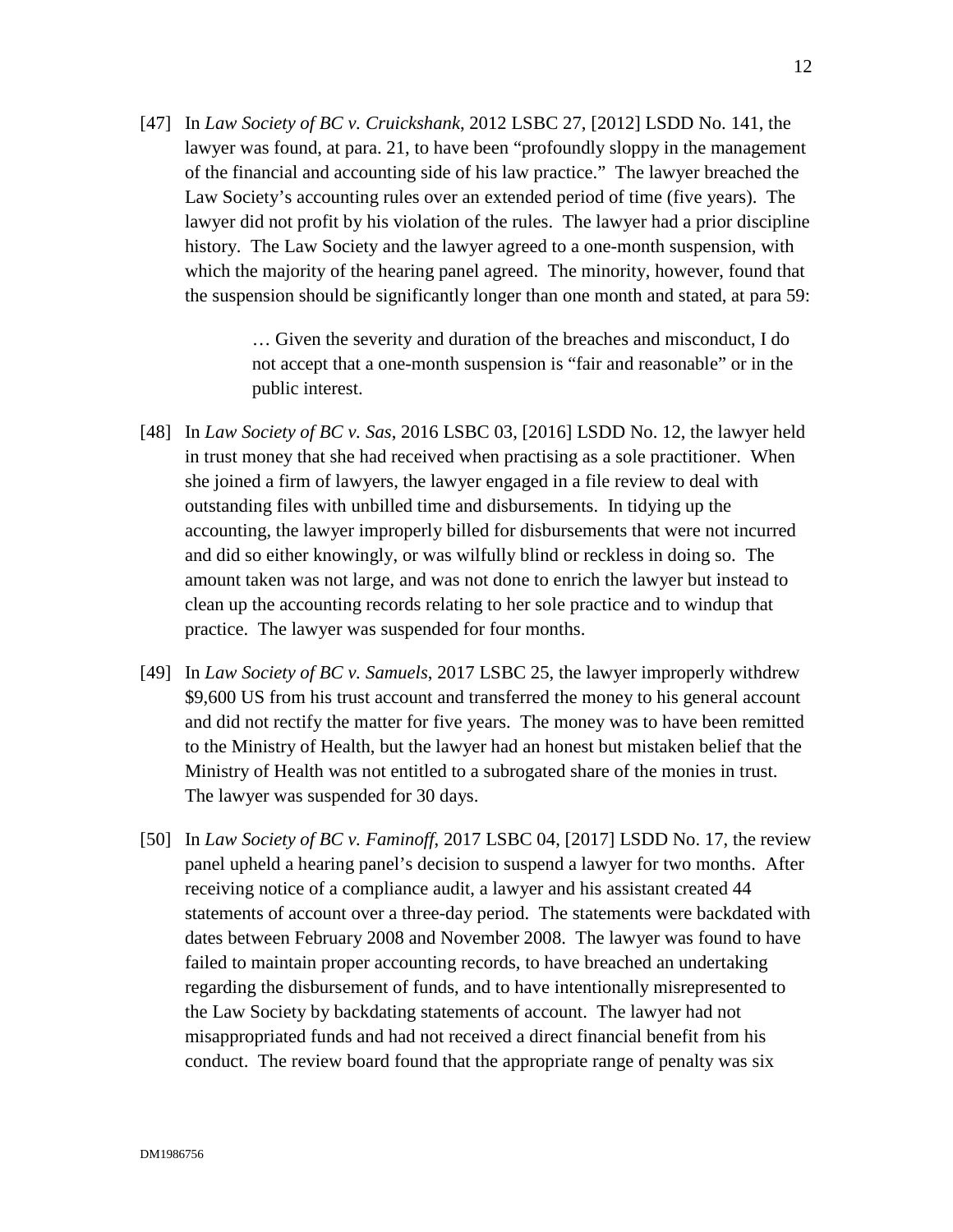weeks to six months, and as the two-month suspension was within that range, the review board upheld the two-month suspension.

- [51] Of the cases discussed above, the *Sarai* and *Cruickshank* matters bear the greatest degree of similarity to the matter before us. In *Sarai* the lawyer was suspended for one year, in *Cruickshank* the lawyer was suspended for one month. The *Sarai*  decision was decided in 2005, the *Cruickshank* decision in 2012. However, we do not think the importance placed on the proper handling and accounting for trust funds has diminished over the years. We do note that, in *Cruickshank*, the Discipline Committee had approved a proposal for a one-month suspension under Rule 4-22 (now Rule 4-30). As a result, the hearing panel could only accept or reject the recommended discipline sanction. The majority decided to accept the recommendation. As noted above, the minority would have imposed a "significantly longer suspension." We agree with the minority's assessment.
- [52] In *Faminoff*, at paragraphs 84 and 85, the review board commented that decisions on penalty are individualized processes and stated:

In determining a disciplinary penalty, it is only necessary to identify those circumstances and principles that are important to the disciplinary decision. Decisions on penalty are an individualized process that requires the hearing panel to weigh the relevant factors in the context of the particular circumstances of the lawyer and the conduct that has led to disciplinary proceedings.

In addition, disciplinary action must be appropriate based on the particular circumstances of the case. Although consistency and lack of arbitrariness are important in a self-regulated profession, the *Ogilvie* factors are designed to help to select the appropriate disciplinary action to best rehabilitate the Respondent and also to promote public confidence in the legal profession. This means that hearing panels will attempt to impose penalties that are appropriate for that particular individual.

[53] While we agree with the comments that decisions on penalty are individualized processes as the circumstances in each case are different, we are also of the view that, in order to engender confidence in both the public and the profession in the fairness of the discipline process and the discipline process outcomes, similar types of misconduct ought to attract similar discipline sanction. Inconsistent sanctions for similar conduct create an air of arbitrariness that can undermine confidence in the discipline process. Both the public and the profession need to know the likely consequences of misconduct.